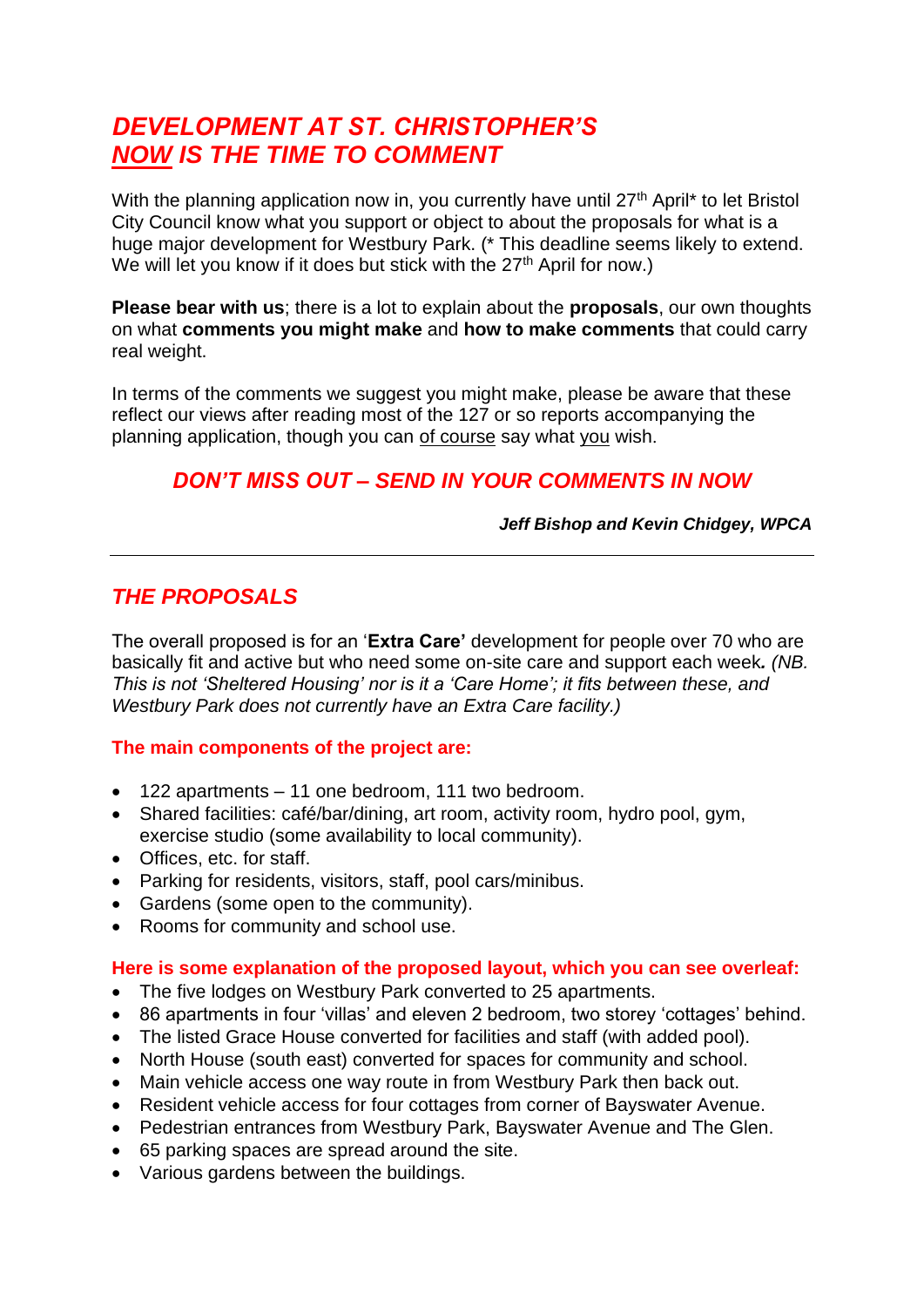

- The 5 existing Westbury Park lodges are along the edge to the left.
- The villas are the big green buildings.
- The villa at the top  $(A)$  is 3 storeys, the next one down  $(B)$  is 6 storeys, the bottom left one (C) is 5 storeys and the biggest one to the right (D) is 4 storeys.
- The cottages are to the far right top and at the bottom.
- The two storey listed Grace House is the diamond-shaped white building.

### **Now what we know from comments made already is the key concern for many:**

Here is a view from The Downs - the 6 storey building (Villa B) clearly visible behind:

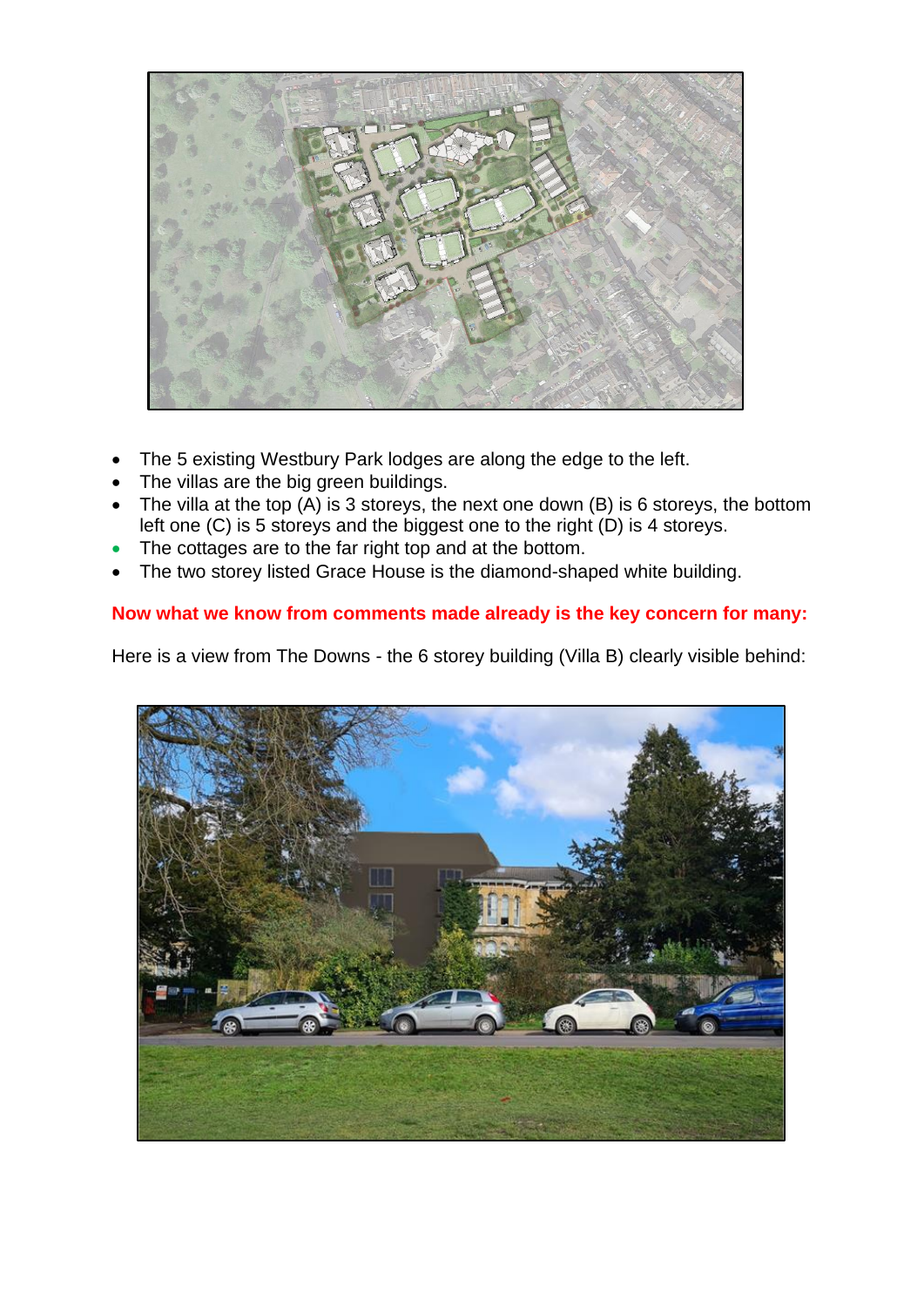This is an applicant generated view from The Glen of the 4 storey Villa D:



This is an applicant generated view from the corner of Bayswater Avenue and St. Helena Road:



And – perhaps most importantly **–** our generated impression of the new buildings (NB. to show the scale and impact of the new buildings, not the actual designs)

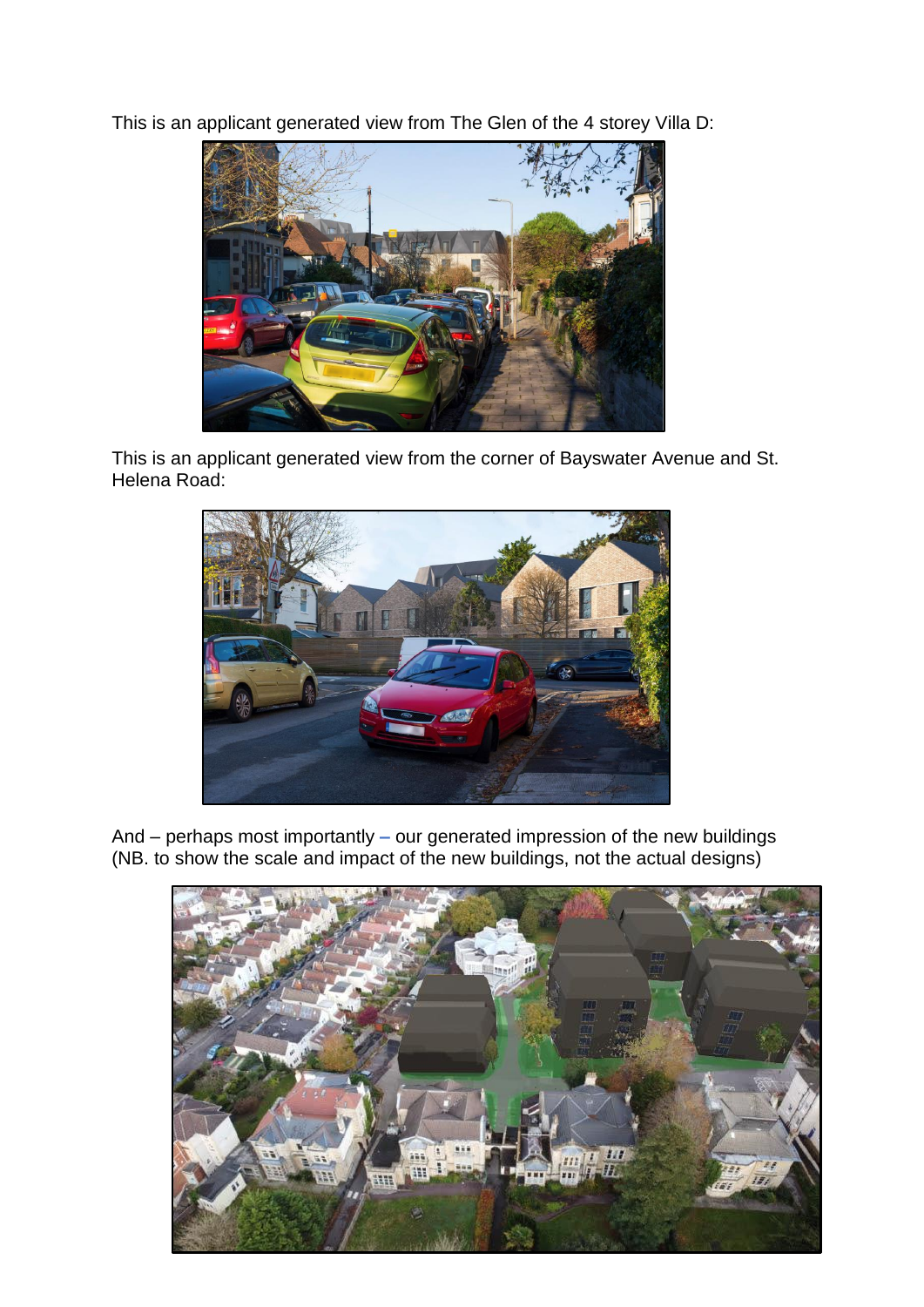# *POSSIBLE COMMENTS*

Comments on the planning application (22/01221/F) need not only be about **objections**; they can also show **support**. From the many comments we have received from local people there appears to be support for an extra care facility in Westbury Park so that people can downsize but still stay in the area. We will say that.

But that support is **in principle** only. There are several important aspects of the proposals where we think you could make valid objections …. and are probably keen to do so having seen the images above!

Not surprisingly then, a first objection – and one that could really carry considerable weight – is about **overdevelopment**: too much building, too high, too close to neighbours. And that overdevelopment has **negative impacts** – (a) in heritage terms on our area and on The Downs (the site and its surrounds are in The Downs Conservation Area), (b) on the setting of the Grade II listed Grace House (dramatically overwhelmed by 6, 5 and 4 storey buildings very near it), (c) on the privacy and outlook of neighbouring houses and (d) on the serious loss of trees in the highly significant 'copse' visible from the corner of Bayswater Avenue and St. Helena Road. (Well, visible now but try to find it on the image above!)

Less easy to pick up, but also very important, is the issue of parking. The evidence we and SCAN are compiling strongly suggests that 65 spaces will not be enough and that would lead to significant **overspill onto surrounding streets**, with related traffic problems. This is another aspect on which an objection would carry real weight.

And if there is overspill parking, then there are concerns about **pedestrian gates** onto The Glen and Bayswater Road, making it easy for people to park then nip into the development. Objections on that would carry weight (but be aware that this would not apply so much if enough parking was provided.)

Objections about **traffic** generally into/from the Westbury Park entrance/exit would carry little weight because it is likely to be less than when St. Christopher's was fully operational. But objections about **vehicle access at the Bayswater Avenue corner** (if only for **four** residents' cars) would be worth doing.

One other important area of objection is **ecology, biodiversity and wildlife**. The tree loss in the site corner (above) is part of the overdevelopment issue but many trees all across the site will be removed and – the developers say – replaced. But, again, there is poor and unconvincing evidence about that and all other aspects of ecology, including the site's role as a wildlife corridor. An objection on these issues now carries more weight with a legal requirement for a 'net gain' in biodiversity.

Other possible objections could be about no affordable homes, the loss of special needs provision, too many care homes already etc. But, if you choose to object, be aware that these issues may not be given much weight.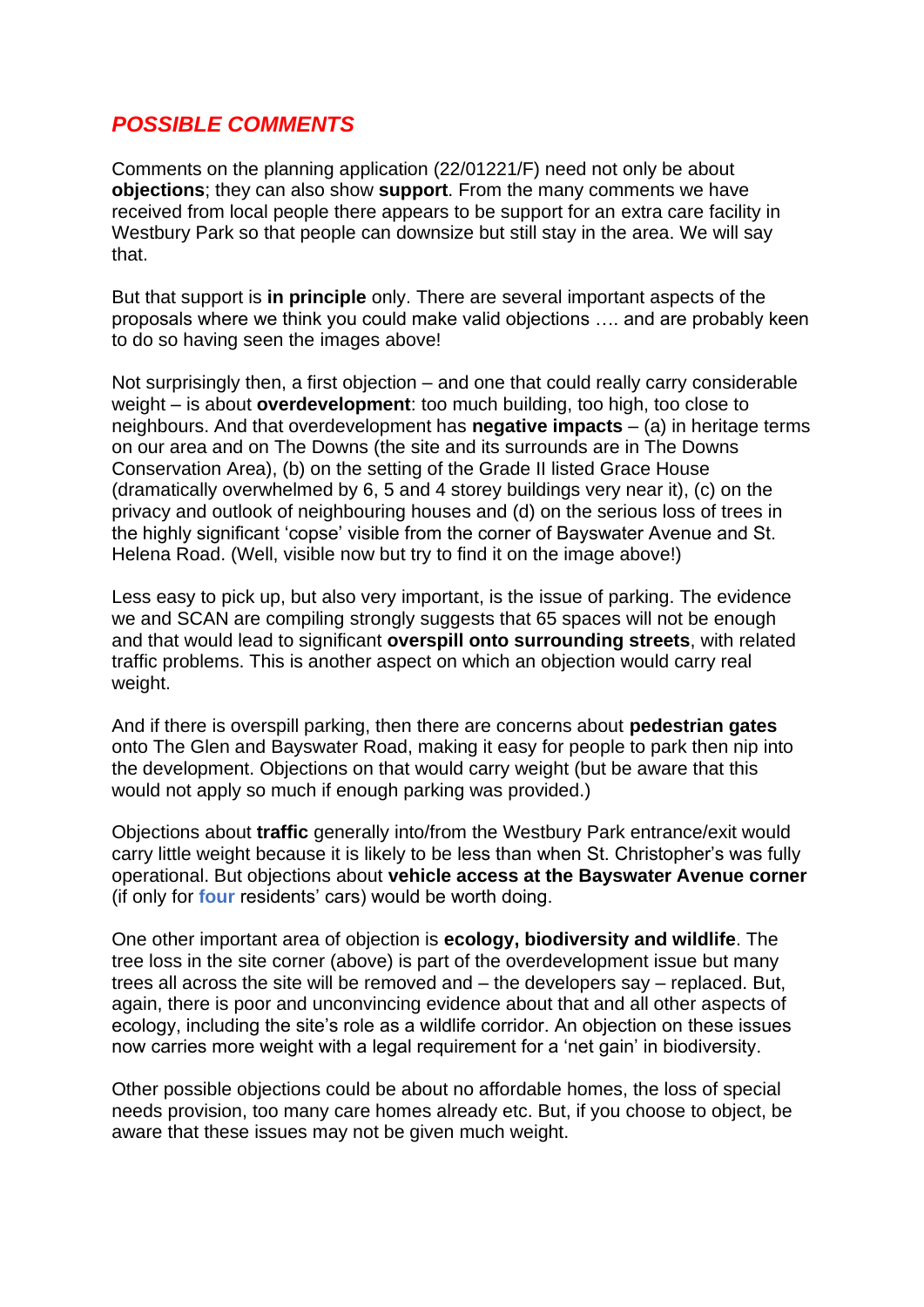You could also comment on the quality of the **community engagement**, though this is not really what is called a 'material' planning consideration

### *HOW BEST TO COMMENT*

You can just use what you know already and what you have read and seen here to make your comments on the application (number 22/01221/F). If you want to dig further or have specific aspects you want to know more about before commenting you can go to the link below and search for the relevant supporting document.

To make a comment, start by going to:

**[https://pa.bristol.gov.uk/online-](https://pa.bristol.gov.uk/online-applications/applicationDetails.do?keyVal=R8HHLODN0DG00&activeTab=summary)**

**[applications/applicationDetails.do?keyVal=R8HHLODN0DG00&activeTab=summary](https://pa.bristol.gov.uk/online-applications/applicationDetails.do?keyVal=R8HHLODN0DG00&activeTab=summary)**

#### **Then:**

- Press 'Comments' and fill in 'Your Title' etc.
- For 'Commentator Type' use either 'Neighbour' or 'Amenity-Residents Group'.
- Tick 'Object' or 'Support'. You could tick neutral if you object to some aspects but support others.
- To add your comment, it is best to take time before logging on to write a note, making sure it is all as correct as it should be. Then just cut and paste it into the 'Your Comment' box.
- You can write as much or as little as you want but be sure to make it very clear what exactly you object to or support.
- It can be useful to look at what other comments are already listed. Repeats are good.
- Press 'Submit'.

To see that your comment is on (leave it a little while), go to 'Documents' again. Your comment should be at or near to the top and all the planning application documents are below.

#### **Digging into Detail**

There are 127(!) documents submitted as part of the planning application (on the Documents page). If you are keen to get into the detail, we suggest scrolling down to look at the following – the main, overall items:

- Proposed Masterplan
- Site Sections
- Landscaping General Arrangement

If you want to check real detail overall or on specific topics of interest, look at one or any of:

- Design and Access Statement (3 files, not all listed together!)
- Planning Statement
- Open Space Assessment
- Built Heritage Statement
- Transport Statement (includes the parking assessment)